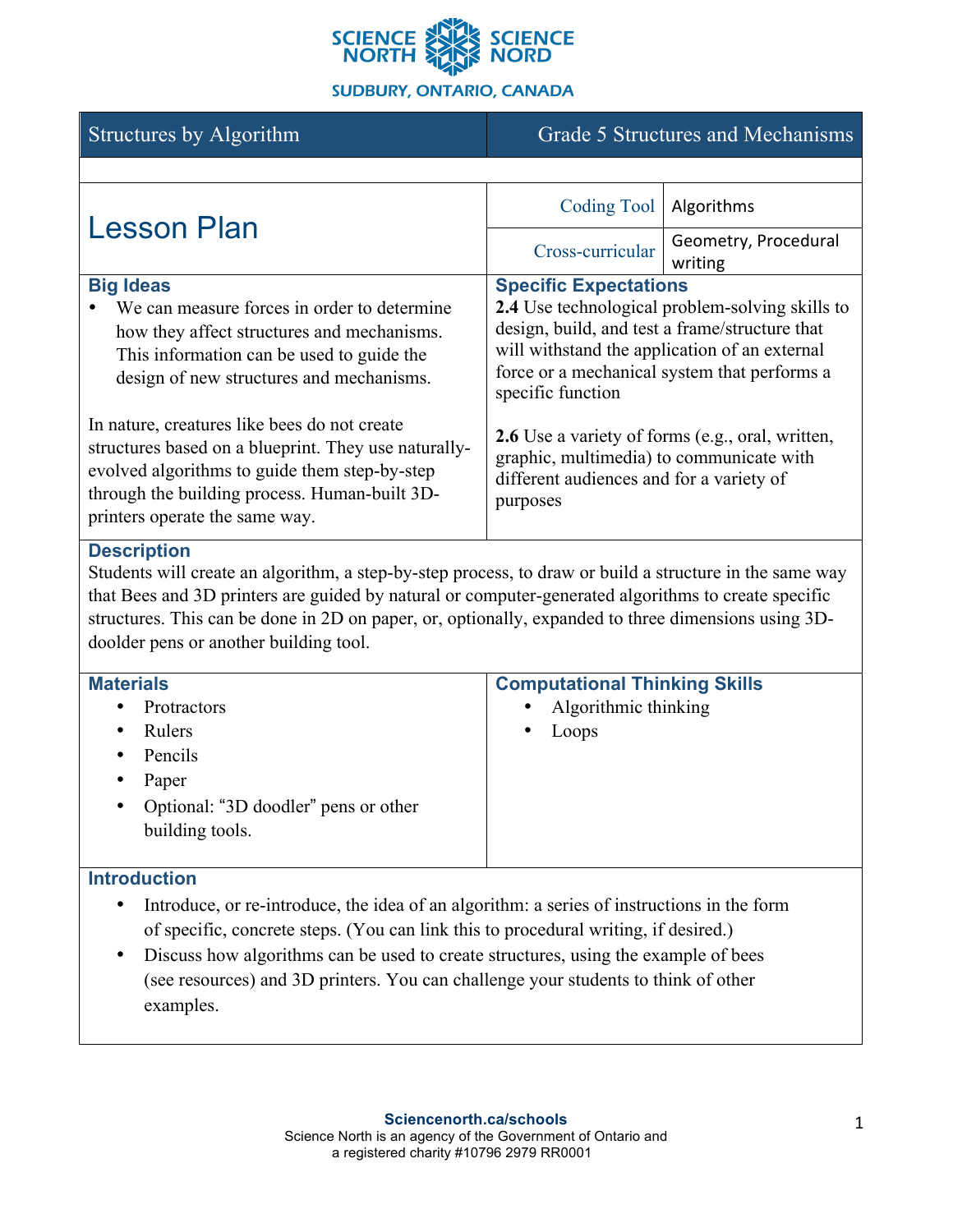

# **Action**

Work through first half of the Honeycomb Structure Algorithm handout with your students as an example. (Note, however, that bees do not actually follow this algorithm. It is now believed that bees create circular chambers that deform into hexagons.)

If desired, allow your students to attempt the challenge on the second half of the Honeycomb Structure Algorithm handout. One example of an algorithm that would allow them to fill more of the page is as follows:

- *1. Place ruler flat on page, horizontally.*
- *2. Holding your pencil, place it tip down on the page next to the ruler.*
- *3. WHILE: pencil and ruler are on page*
	- *I. Draw 5cm straight line along ruler.*
	- *II. FOR 5 repeats*
		- *i. Turn ruler clockwise 120 degrees*
		- *ii.Draw 5cm straight line along ruler.*
	- *III. FOR 5 repeats*
		- *i. Turn ruler counter clockwise 120 degrees*
		- *ii.Draw 5cm straight line along ruler.*
- *4. Place ruler along upper-left edge of honeycomb (NOTE: this step occurs after the while loop, so should only occur after the pencil or ruler have gone off the page.)*
- *5. Holding your pencil, place it tip down on the page next to the ruler.*
- *6. Repeat from step 3.*

Have students create their own structure-drawing algorithms, and attempt to draw structures from them. Remind them to think of what forces might act on this hypothetical structure as they design their algorithms.

## **Consolidation/Extension**

Have each student swap algorithms with a partner. Can their partner follow the student's algorithm to create the diagram of the structure?

## OPTIONAL:

After drawing their algorithmic structures on paper, have students try creating them in real life using 3D-Doodler pens, or another, similar tool. Students can then test how their structures respond to different forces in an inquiry-based or teacher-guided way.